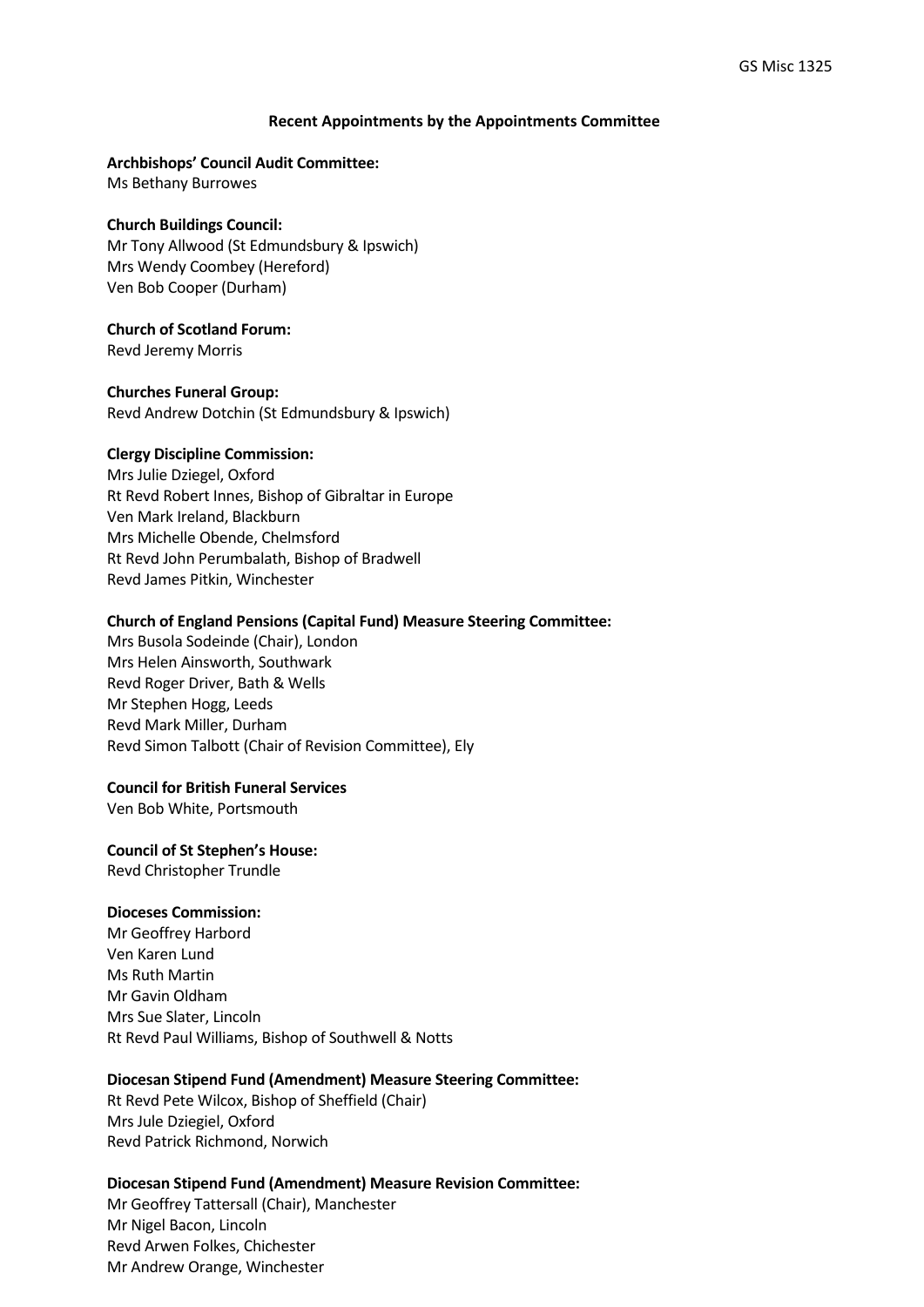Revd Eleanor Robertshaw, Sheffield Revd Leslie Siu, St Edmundsbury & Ipswich

## **Eastern Region Ministry Course Council:**

Prof Joyce Hill, Leeds

## **Elections Review Group:**

Mr Clive Scowen (Chair), London Revd Paul Cartwright, Leeds Miss Prudence Dailey, Oxford Mrs Catherine Stephenson, Leeds Mr Nic Tall, Bath & Wells Mr Peter Warry

## **Faith & Order Commission:**

Rt Revd Robert Innes, Bishop of Gibraltar in Europe (Chair) Prof Nicholas Adams Revd Andrew Atherstone, Oxford Mr Ben Fulford Revd Dr Julie Gittoes Dr Paula Gooder Revd Dr Jamie Hawkey Rt Revd Anne Hollinghurst, Bishop of Aston Prof Joshua Hordern Rt Revd Michael Ipgrave, Bishop of Lichfield Revd Dr Anderson Jeremiah, Universities & TEIs Revd Dr Rachel Mann, Manchester Rt Revd John Perumbalath, Bishop of Bradwell Prof Jenn Strawbridge Rt Revd Graham Tomlin, Bishop of Kensington Revd Dr Carlton Turner Rt Revd Dagmar Winter, Bishop of Huntingdon

## **Fees Advisory Commission:**

Ven Bob Cooper, Durham Mr Carl Fender, Lincoln Ms Josile Munro

## **Legal Aid Commission**

His Hon Andrew Rutherford (Chair) Mr Carl Fender, Lincoln Revd Geoffrey Harbord Mr Aiden Hargreaves-Smith, London Mrs Carolyn Johnson, Blackburn Revd Joyce Jones (Leeds) Revd Sally Lodge Mr Neil Logan-Green, Canterbury Revd Sam Maginnis (Chelmsford) Rt Revd Alistair Magowan

## **Liturgical Commission:**

Revd Jo Kershaw Revd Smitha Prasadam, Europe Revd Robb Sutherland Ms Sammi Tooze, York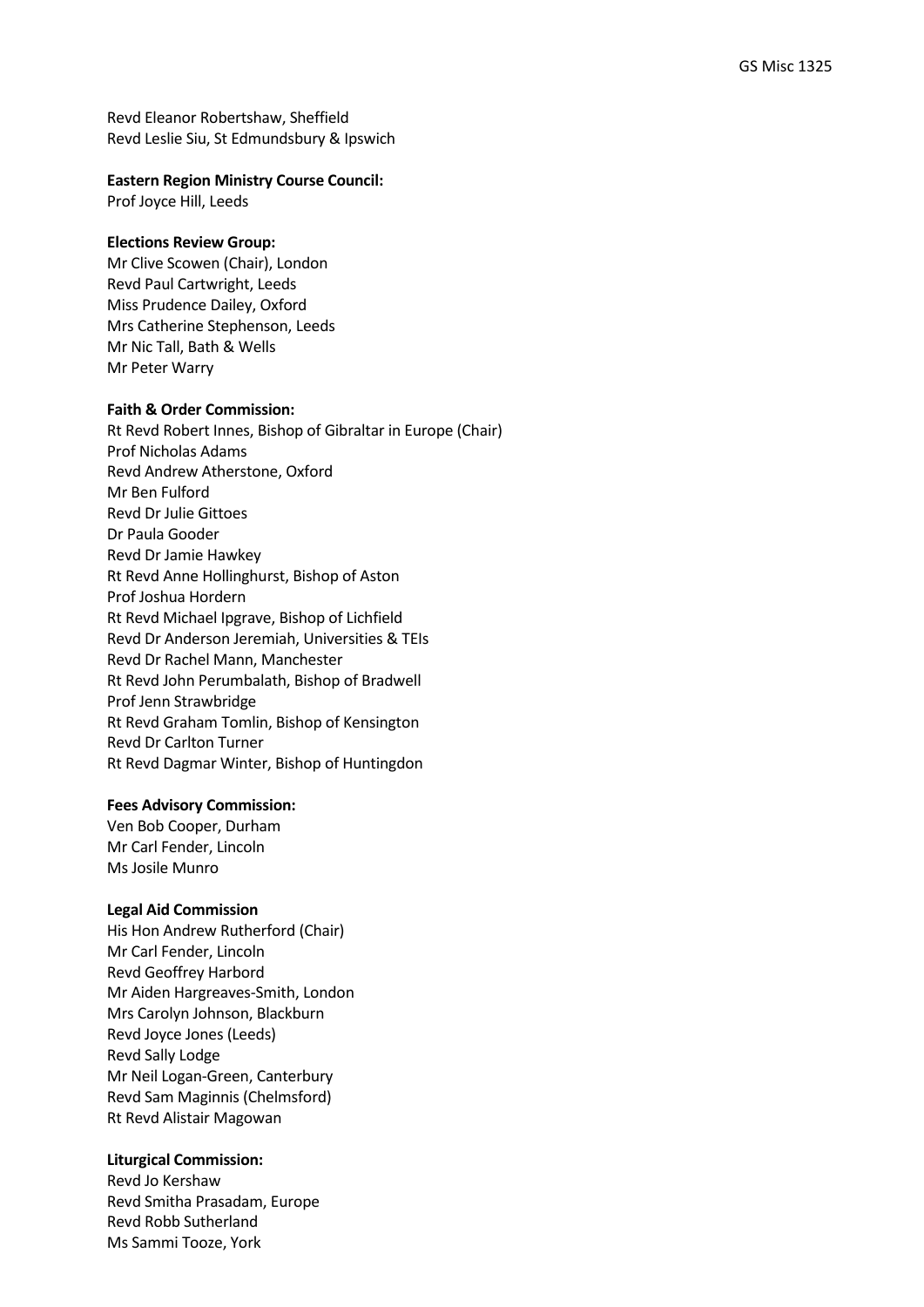**Methodist Conference:**  Rt Revd Matthew Parker, Bishop of Stafford

## **Miscellaneous Provisions Measure & Amending Canon No 43 Steering Committee:**

Mr Stephen Hofmeyr (Chair), Guildford Ven Douglas Dettmer, Exeter Mr Joseph Diwakar, Archbishops' Council Dr Laura Oliver, Blackburn Ven Nicola Groarke (Chair of Revision Committee), Worcester

## **Moravian Church Synod**

Revd Callan Slipper

## **Oak Hill Governing Body:**

Revd Charlotte Cook, Archbishops' Council

## **St Augustine's College of Theology Governing Body:**  Revd Carol Bates

## **Standing Orders Committee:**

Revd Joyce Jones (Chair), Leeds Revd Amatu Christian-Iwuagwu, London Mrs Karen Czapiewski, Gloucester Revd Treena Larkin, Lichfield Revd Susan Lucas, Chelmsford Mr Clive Scowen, London Mr Geoffrey Tattersall, Manchester

## **United Reform Church General Assembly:**

Revd Sarah Gower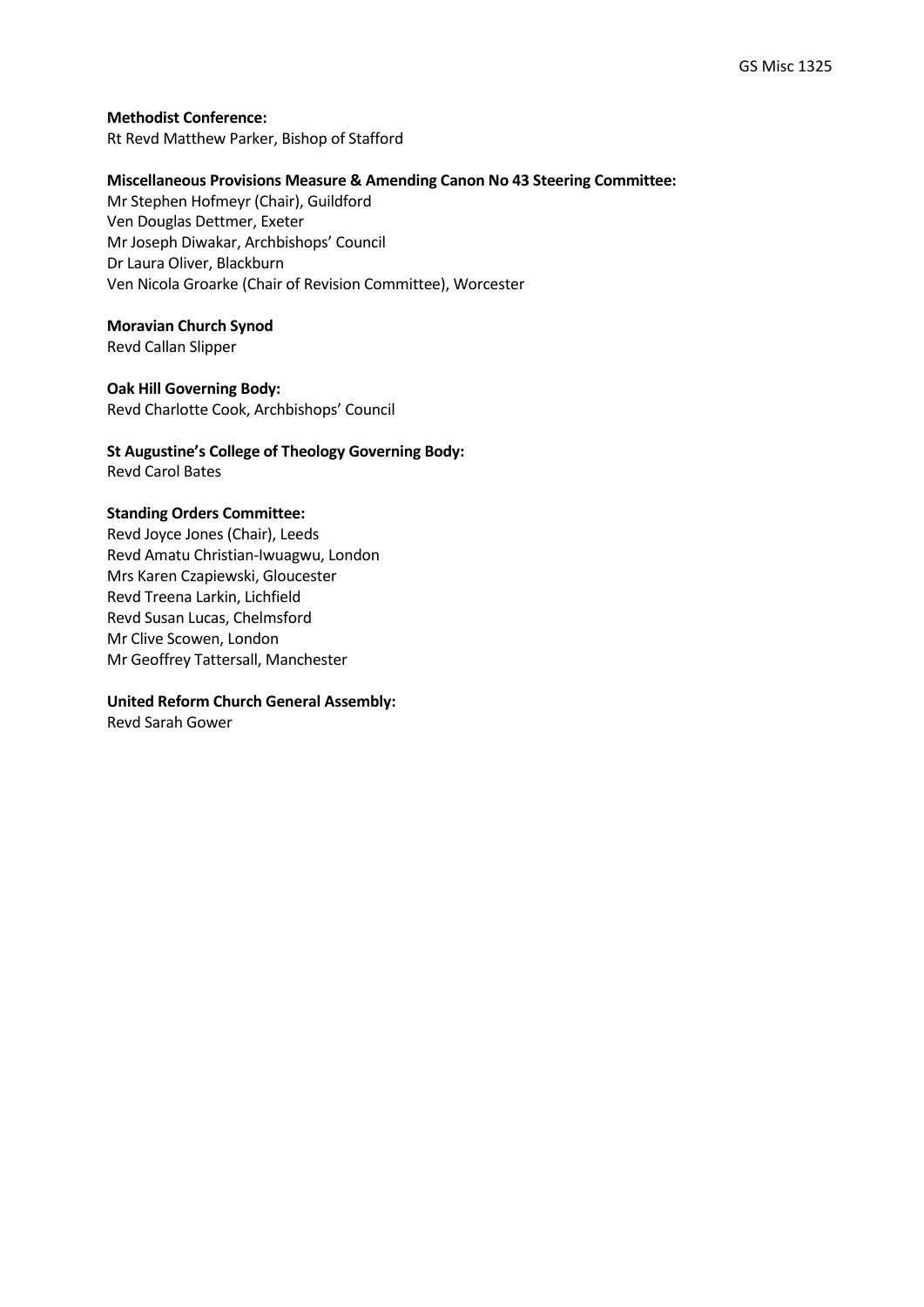## **Elections by and from General Synod or its Houses**

# **Name Role**

#### **House of Bishops**

Rt Revd Graham Usher, Bishop of Norwich Church Commissioners Rt Revd Julian Henderson, Bishop of Blackburn Appointments Committee Rt Revd Martin Gorick, Bishop of Dudley Business Committee Rt Revd Sarah Mullally, Bishop of London House of Bishops Standing Committee Rt Revd Helen-Ann Hartley, Bishop of Ripon House of Bishops Standing Committee Rt Revd John Perumbalath, Bishop of Bradwell House of Bishops Standing Committee

## **House of Clergy**

Revd Paul Benfield, Blackburn Legislative Committee Revd Sam Maginnis, Chelmsford Legislative Committee Revd John Dunnett, Chelmsford Appointments Committee Revd Andy Salmon, Manchester Appointments Committee Revd Andrew Moughtin-Mumby, Southwark Appointments Committee Ven Mark Ireland, Blackburn Business Committee Revd Jody Stowell, London Business Committee Revd Canon Paul Cartwright, Leeds Business Committee Ven Malcolm Chamberlain, Sheffield Mission & Public Affairs Council Revd Andrew Hargreaves, Portsmouth Mission & Public Affairs Council Revd Sarah Jackson, London Mission & Public Affairs Council

## **Convocation of Canterbury**

## **Convocation of York**

Revd Kate Wharton, Liverpool Prolocutor, Convocation of York Revd Paul Cartwright, Leeds Assessor, Convocation of York Revd Dr Rob Munro, Chester Assessor, Convocation of York

#### **House of Laity**

Dr Jamie Harrison, Durham Chair of the House of Laity Mrs Alison Coulter, Winchester Vice Chair of the House of Laity Mrs Sarah Finch, London Appointments Committee Mrs Bex Chapman, Southwark Appointments Committee Mrs Lucy Docherty, Portsmouth Appointments Committee Mr Clive Scowen, London Business Committee Mrs Michelle Obende, Chelmsford Business Committee Nic Tall, Bath & Wells Business Committee Mr Clive Scowen, London Legislative Committee Mrs Carolyn Graham, Guildford Legislative Committee

Ven Luke Miller, London Prolocutor, Convocation of Canterbury Ven Alastair Cutting, Southwark Pro-Prolocutor, Convocation of Canterbury Revd Esther Prior, Guildford **Pro-Prolocutor, Convocation of Canterbury** Revd Barney de Berry, Canterbury Standing Committee, Convocation of Canterbury Ven Fiona Gibson, Hereford Standing Committee, Convocation of Canterbury Revd Julian Hollywell, Derby The Standing Committee, Convocation of Canterbury Revd Mark Wallace, Chelmsford Standing Committee, Convocation of Canterbury

Ven Stewart Fyfe, Carlisle Deputy Prolocutor, Convocation of York Revd Andy Salmon, Manchester **Deputy Prolocutor, Convocation of York**